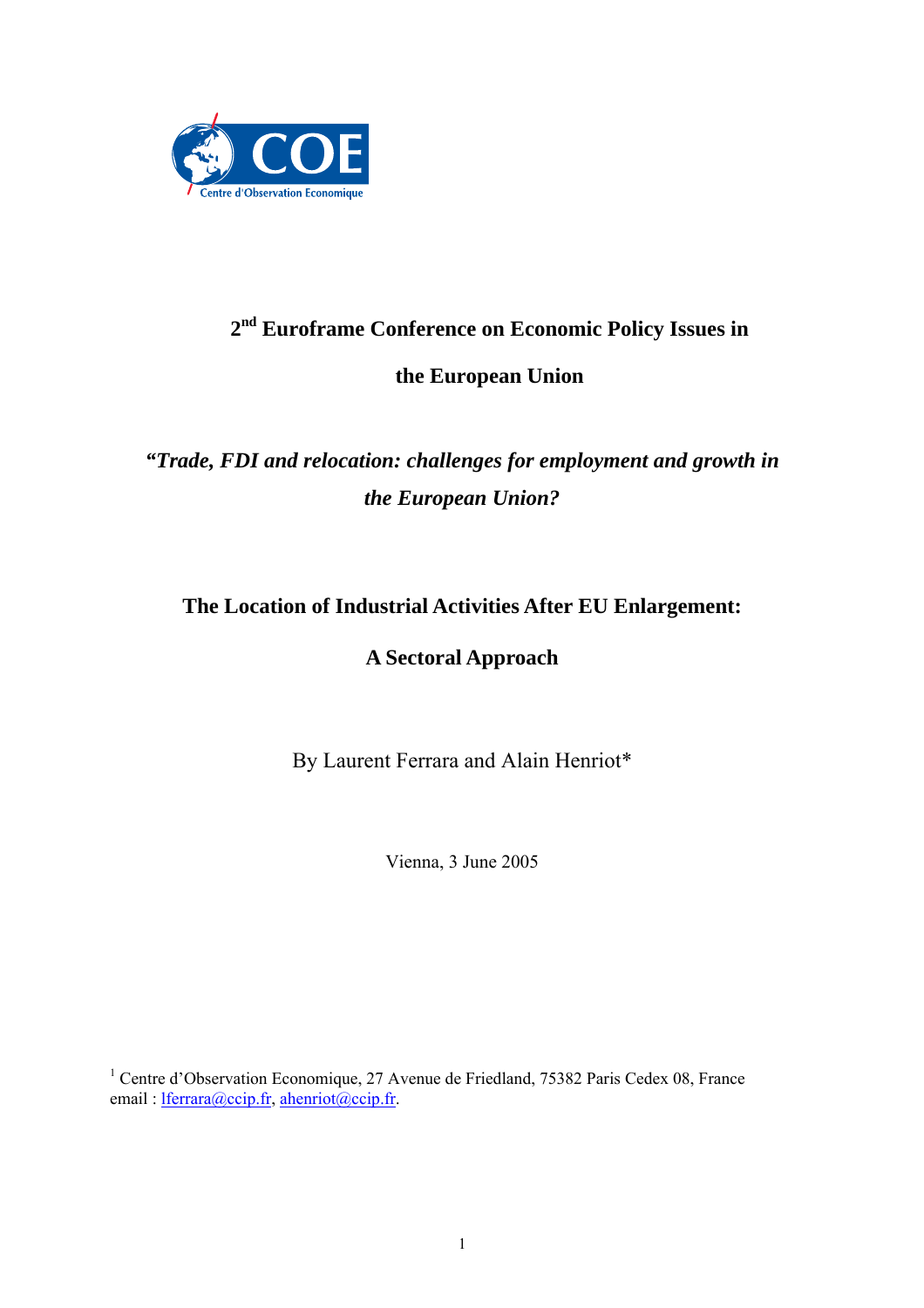Enlargement of the European Union to 10 new members (NM) (of which 8 countries from Central and Eastern Europe) can be considered to some extent as the end of the transition process. Indeed, during the last fifteen years, these countries experienced widespread transformation of their economies. As a consequence, their international specialisation changed dramatically. New comparative advantages emerged, partly shaped by subcontracting and foreign direct investment (FDI). Between 1990 and 2004, the eight new members received around 190 \$ billion of FDI, of which about 80 % came from EU-15 countries. In this context, the enlargement can also be considered as a new phase. From now on, new members benefit from a common legal framework with EU-15 countries. This leads to higher integration in Europe. As a consequence, this could also encourage firms to rethink their location on the continent, as the risk for foreign investors is considerably reduced.

The purpose of this paper is to try to identify the main determinants of foreign investment, in the context of the EU enlargement. Regarding some sectors, as retail trade or financial activities which until now have concentrated a large amount of FDI in the NM, it is clear that the openness of new markets is the main reason to invest in NM. In the manufacturing industries, the decision of location is both more opened and more complex. Economic literature has mainly identified two types of FDI, namely cost saving investments and market seeking investments. We thus concentrate our analysis and calculations on those industries. We try also to assess whether determinants have or not the same influence across sectors. Moreover, as FDI concept can also covered financial activities between the parent company and its affiliates, we prefer to use another set of data which is the turnover of foreign affiliates.

The first section of the paper presents the theoretical background. The econometric model is developed in section 2. In section 3, we present the main results for manufacturing industries as a whole. As those results are obtained using data for the main OECD countries, we conclude this section by presenting some results about the potential of some NM as well as Romania and Bulgaria regarding their attractiveness for foreign investors. Finally, we try to identify some sectoral differentiation<sup>1</sup>.

### **1. The theoretical background**

The modern view of FDI is a combination of two approaches. The first one is the classical view, in which FDI is considered to exploit international differences in factor prices. The second one is the industrial organisation view, according to which FDI exploit firm specific assets. The choice of the location of producing activities will be determined by the combination of the advantages of the firm and of the host country. It is thus possible to distinguish to types of FDI (Carr *et Alii*, 2001):

Vertical FDI: geographically separates the stages of production. The primary motivation is factor savings.

<sup>&</sup>lt;sup>1</sup> We would like to thank Isabelle Desnoyer-James from OECD for providing us with data.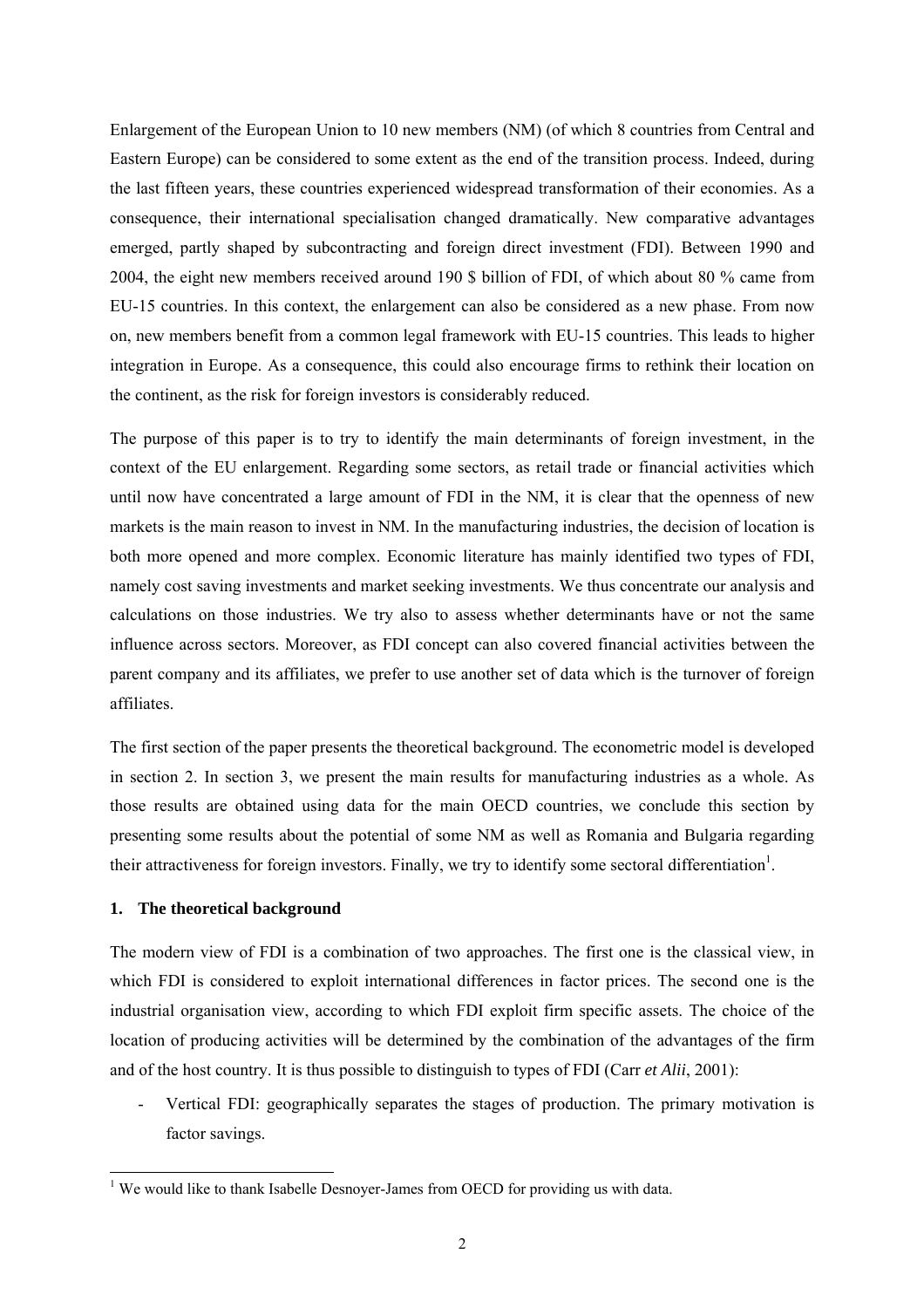- Horizontal FDI: replicates activities at home and abroad. The primary motivation is the access to markets.

In those last types of models, the sizes of both investor and host countries are the main determinants. Conversely, vertical FDI is mainly driven by wage cost differential. The geographic distance between the host and investor countries has an ambiguous impact. On the one hand, it can be considered as a proxy of trade barriers, especially when transportation cost is considered. Thus, the closer two countries are, the more they trade. As a consequence, sales of foreign affiliates may have a positive correlation with the distance, as it is suggested in the horizontal model. But distance can have a negative impact on vertical FDI, as the costs generated by the segmentation of the production process increase with the distance. Other variables, like membership to an economic union can also have influences on the location of FDI. On the one hand, as trade flows are favoured, it reduces the interest of FDI (especially if the horizontal model is considered). On the other hand, the risk for foreign investors is reduced, which may spur FDI.

Several studies have tried to assess the impact of those determinants on FDI (see Ferrara and Henriot (2004) for a survey). They generally show that the sales of foreign affiliates are positively correlated with the size of the host country, and negatively with the difference of qualification of the labour force (Markusen and Markus, 1999). The horizontal model in those studies is thus dominant. However, some evidence of growing vertical FDI in some industries and areas have been recently detected, especially on US data (Mataloni, 2004).

The enlargement of the EU is to some extent very specific in the economic history. Indeed, it leads to a very unusual combination of an economic Union encompassing countries characterised by a huge gap in labour cost levels. In this context, both vertical and horizontal FDI may be favoured. In the following sections we try to give more precise estimations of factors determining the location of foreign affiliates which will help us to determine the potential of NM as host countries. Moreover, we try to evaluate the sectoral differences.

## **2. The econometric model**

-

Gravitational models have been mainly developed in the literature to analyse external trades (see for instance, Fontagné, Pajot and Pasteels, 2002). However, some authors used those models as a tool to point out the underlying factors of multinational firms location (see for instance Gao, 2003, or Ferrara and Henriot, 2004). In this paper, we consider this latter framework and we extend it to a sectoral approach.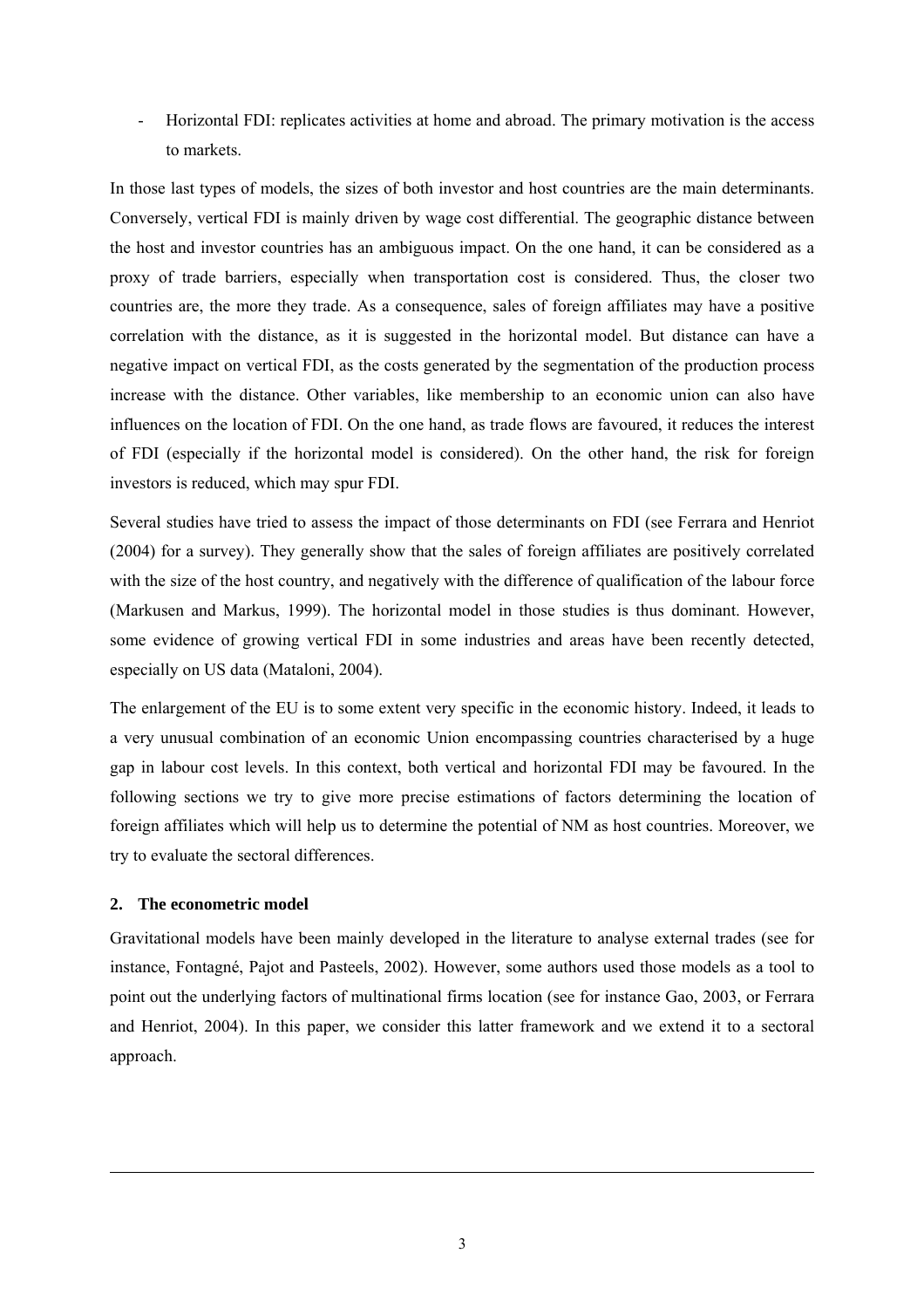The importance of multinational firms in a country is assessed by their turnover<sup>2</sup>. We consider several potential explanatory variables and we retain those with a significative Student test.

Recall that a gravitational model is given by the following equation (in the additive version):

$$
Y_{ij} = \mu + \sum_{k=1}^{K} X_{ij}^{k} \beta_k + u_{ij} ,
$$
 (1)

where  $\mu$  is a constant, *i* is the host country, *j* is the investor country,  $Y_{ij}$  is the flow from country *j* to country *i* and where, for  $k=1,..., K$ ,  $X^k$  are the explanatory variables. The term  $u_{ij}$  is the model error, which can be specified in many ways. The most general form is the following:

$$
\mathbf{u}_{ij} = \mathbf{v}_i + \lambda_j + \varepsilon_{ij},\tag{2}
$$

where  $v_i$  represents a non-observable individual effect specific to the host country, where  $\lambda_i$  represents a non-observable individual effect specific to the investor country and where  $\varepsilon_{ij}$  is the random part of the model. If both values  $v_i$  and  $\lambda_i$  are constant, the model is referred to as fixed effects model, if both values are random variables, the model is referred to as random effects model and if only one of the two values is a constant, the model is referred to as mixed effects model. In this paper, we are going to use the last type of model to take the size of the investor countries into account.

The most general model considered in the next section is the following :

$$
log(CA_{ij}) = \mu + \lambda_j + \beta_1 log(GDP_i) + \beta_2 log(GDP_j) + \beta_3 log(DIS_{ij}) +
$$
  
 
$$
\beta_4 (log(CS_i) - log(CS_j)) + \beta_5 UE_{ij} + \beta_6 LC_{ij} + \varepsilon_{ij},
$$
 (3)

where  $log(CA_{ii})$  is the logarithm of the firms turnover of country j in the host country i and where:  $log(GDP<sub>i</sub>)$  is the logarithm of the host country GDP (in current US dollars),

*log(GDP<sub>i</sub>)* is the logarithm of the investor country GDP(in current US dollars),

 $log(DIS_{ij})$  is the logarithm of the distance between the host and the investor countries<sup>3</sup>,

<sup>&</sup>lt;sup>2</sup> In few cases, production data are used if turnover is not available.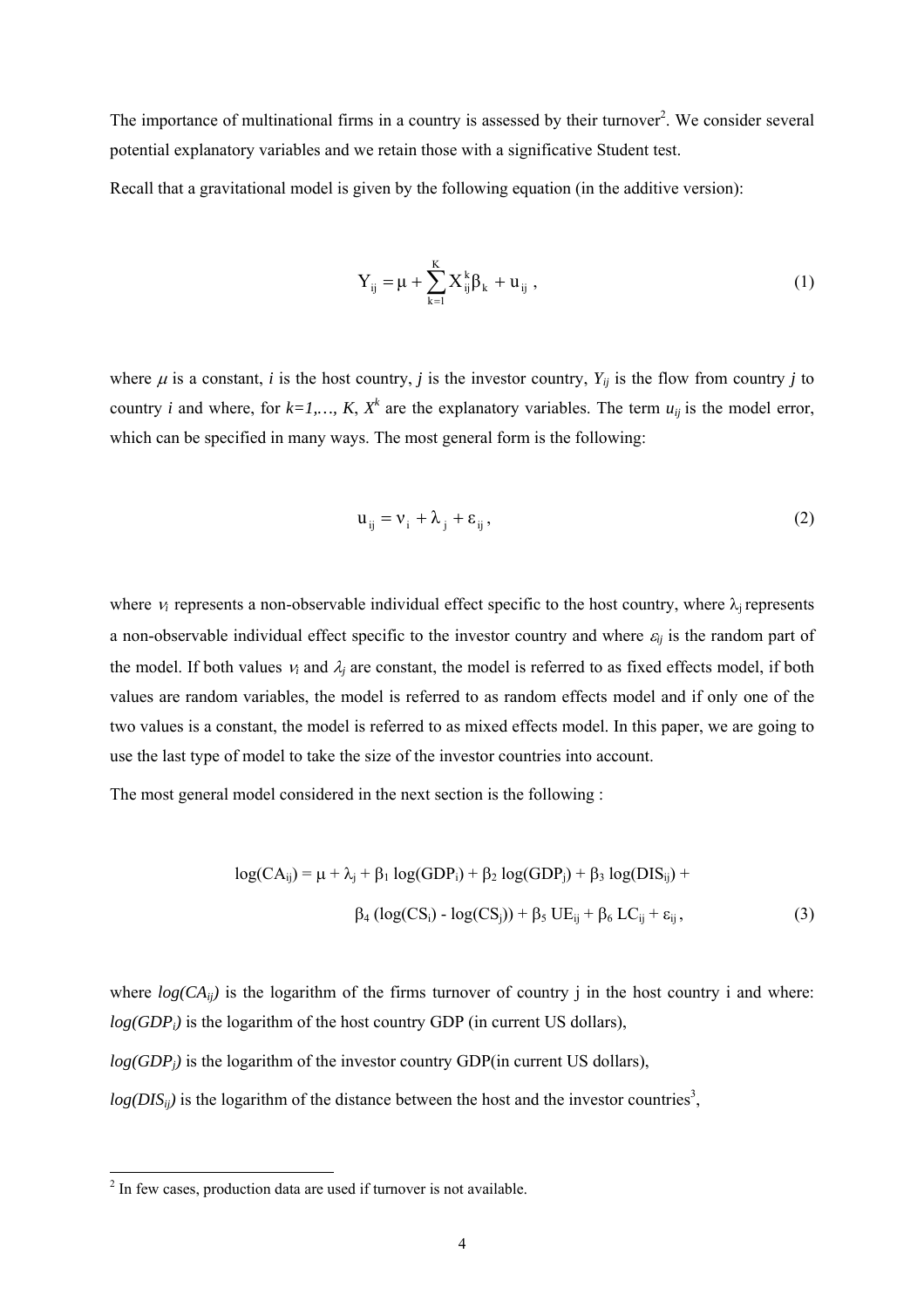$log(CS_i)$  and  $log(CS_i)$  are respectively the wage costs in current dollars for the host and investor countries,

 $UE_{ij}$  is a dummy variable taking 1 when the two countries are EU25 members and zero otherwise,

*LC<sub>ij</sub>* is a dummy variable taking 1 in the case of common language between host and investor.

As regards the model hypothesis, we assume that effects  $\lambda_i$  and residuals  $\varepsilon_i$  are independent and identically distributed, with zero mean and unknown variances  $\sigma^2_{\lambda}$  et  $\sigma^2_{\epsilon}$ . The hypothesis of absence of correlation between explanatory variables  $X^k$  and effects  $\lambda_j$  will be tested by Hausman test (see Greene, 1993). Computations are carried out with the statistical software S-Plus.

#### **3. Results on manufacturing industries**

Let us focus first on the manufacturing industries as a whole. Data are stemming from the OECD database (OECD, 2004) for the most recent years (between 1999 and 2002 according to data availability). 15 countries are included as host countries: United States, Canada, Japan, Germany, France, Denmark, Spain, Netherlands, Norway, Sweden, Finland, Ireland, Portugal, Poland and Czech Republic. 23 OECD countries are taken into account as investors. However the number of observations is limited by the large number of non-available cross data.

Estimations are presented in Table 1. Model M1 is the model estimated by using all the data and the model M2 is estimated by using only EU25 members as host countries. Variable selection is done progressively by adding variables and by testing their coefficient in the model through a Student test. Moreover, we provide measures of goodness of fit through  $R<sup>2</sup>$  and AIC criteria.

We observe that the economic size of the countries is a decisive factor for the location of multinational firms. This seems to validate the horizontal model, in the wake of previous several empirical studies such as Gao (2003). In the global model, EU membership doesn't seem to be an important criterion in the localisation decision. However, it must be noticed that the identification of this criterion is made difficult by the fact that it is highly correlated with the distance as a large number countries of the sample are EU members. The existence of a common language plays a positive role in the location decision. The spread between wage cost in the host and in the investor countries has a lower impact. The coefficient is significant with a premium risk of 14 %. Moreover, in a previous similar study (Ferrara and Henriot, 2004), the elasticity was close to one instead of 0,2 here. This could be the consequence of a narrow sample of countries, characterised by more homogeneous profiles regarding this aspect.

 $\frac{1}{3}$ <sup>3</sup> We use here the distances provided by CEPII, taking into account not only the distance between capitals but the distance between main cities of the countries (www.cepii.fr).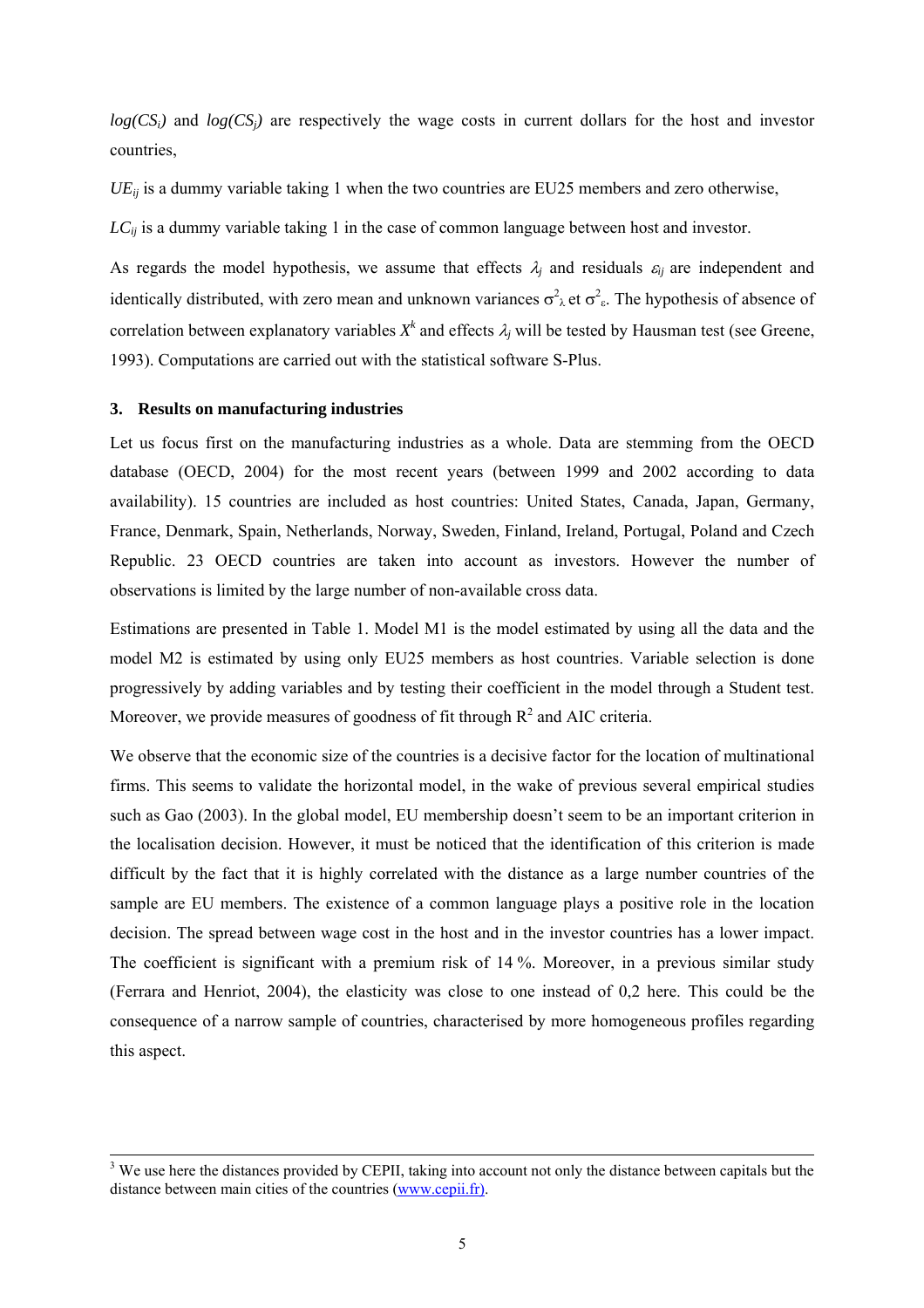We also estimate the model considering only the EU-25 as host countries (Canada, Japan, United States are thus excluded of the sample). It can be noticed that the elasticities are similar to the global model.

**Table 1** : Estimates for manufacturing industries

Explained variable :  $(log(CA_{ij}))$ 

|                         | (M1)          | (M2)                   |
|-------------------------|---------------|------------------------|
|                         | All countries | EU25 as host countries |
|                         |               | (1)                    |
| Intercept               | $-5.158*$     | $-4.611*$              |
|                         | $(-5.15)$     | $(-3.83)$              |
| log(GDP <sub>i</sub> )  | $0.979*$      | $1.010*$               |
|                         | (14.87)       | (13, 44)               |
| log(GDP <sub>j</sub> )  | 0,883*        | 0,865*                 |
|                         | (6, 49)       | (6, 48)                |
| $log(DIS_{ij})$         | $-0,839*$     | $-0,915*$              |
|                         | $(-9.25)$     | $(-7.43)$              |
| $log(CS_i) - log(CS_i)$ | $-0.216$      | $-0.187$               |
|                         | $(-1.48)$     | $(-1.41)$              |
| $LC_{ii}$               | 1.239*        | 1.194*                 |
|                         | (4.16)        | (4.16)                 |
| $\sigma_{\lambda}$      | 0.7929        | 0.7713                 |
| $\sigma_\epsilon$       | 1.186         | 1.063                  |
| $R^2$                   | 0.729         | 0.742                  |
| <b>AIC</b>              | 908           | 719                    |
| N. Obs                  | 266           | 222                    |

(1) Only EU countries listed above are included.

*Note : Student statistics in parenthesis and estimates significantly different from zero with a risk* α *of 10% signalled with a \*.*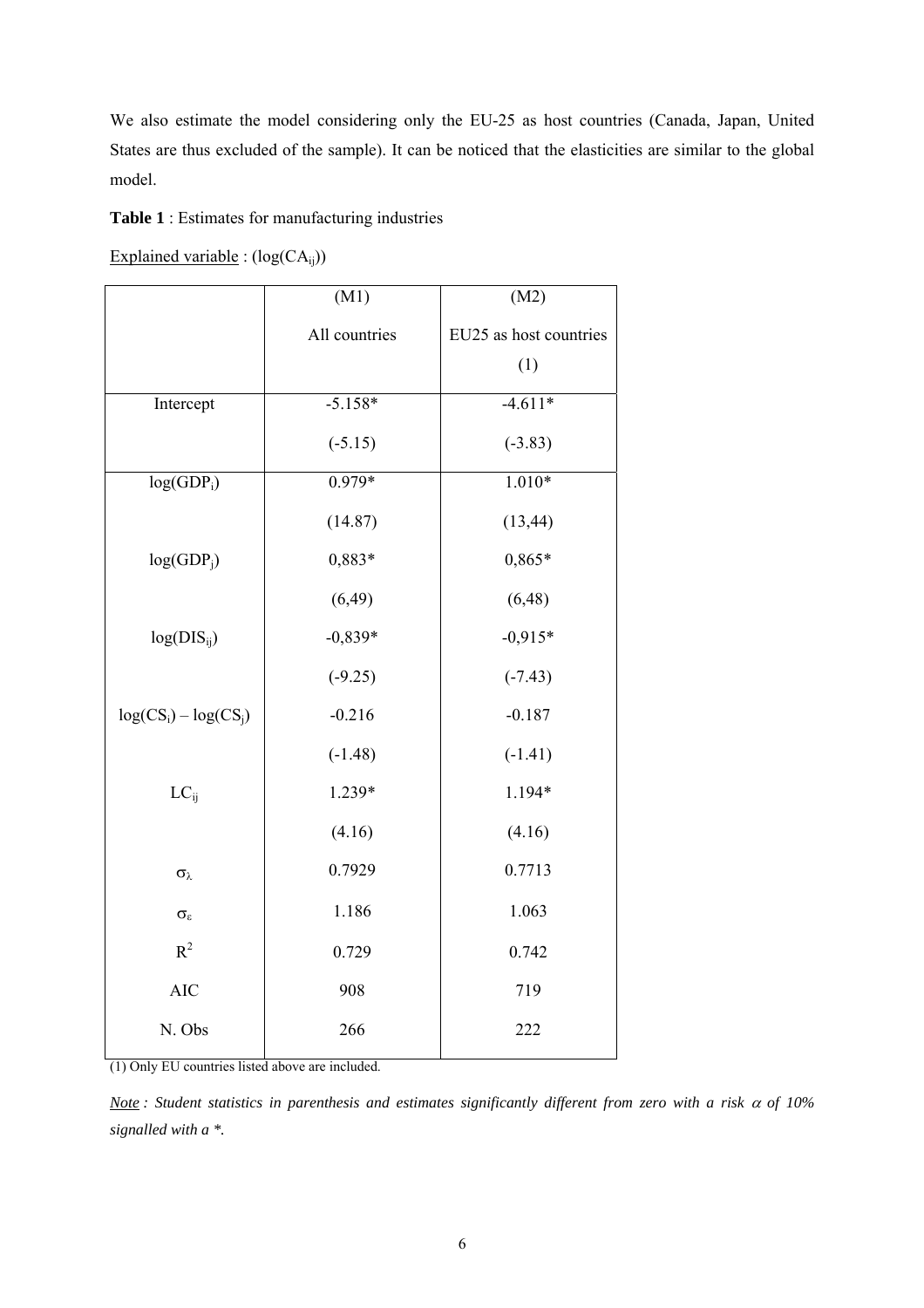Previous equations can be used to assess the attractiveness of a given country. We focus here on five host countries: Hungary, Slovenia, Slovak Republic, Romania and Bulgaria.

For each host country *i*, we compute through the model M1, for all investor country *j*, the estimated value  $log^*(CA_{ii})$ . Thus, an estimate of the potential turnover is given by :

$$
CA_{ij}^* = \exp(\log^*(CA_{ij}))\tag{4}
$$

Results are presented in Graphs 1 to 5. American and German firms should be the main investors in those countries, which is partly confirmed by FDI data. We can also usefully compare the results of the model to the observed figures for two countries, for which those data are available (Poland and the Czech Republic). In the case of Poland, confirming previous similar estimates carried on earlier data (Henriot, 2003), Graph 6 shows that the two main source countries regarding the turnover of foreign firms in Poland (Germany and the Netherlands<sup>4</sup>) stand now above their potential. It is also true for France and Italy. Those results also confirm more qualitative analysis carried out on foreign investment in Central and Eastern Europe showing that the stock of FDI received by those countries in percentage of GDP is already very high according to international standards. On the opposite, a negative gap exists regarding the US firms, a result which is also in line with the fact that FDI in NM has been mainly driven by EU-15, while US firms were less active especially in the most recent period (Henriot, 2005). Similar conclusions can be drawn for the Czech Republic (Graph 7), pointing out a very active role of Austrian firms in this country.

We can also compare the potential turnover that may host NM estimated by the model and the current turnover of foreign affiliates of a given investor country. We do this calculation for German firms, using the model M1. Obviously, the results show that the United States will remain the main host country. Interestingly, Graph 8 shows that among European host countries, NM could rank just behind the big-4 (France, Italy, UK and Spain). Smaller countries, as the Netherlands or Portugal, are now clearly in competition with NM to host foreign investment. Moreover, it must be stressed that once NM will close the gap with EU-15 members in terms of GDP, they will strengthen their potential of attractiveness, even if wage cost increase may lead to limit their initial comparative advantage. Similar conclusions can be drawn for the location of US firms in Europe (Graph 9), although some small European countries still appear more attractive than NM: for instance Ireland is favoured because of a common language with the US.

-

<sup>&</sup>lt;sup>4</sup> The data for the Netherlands have to be used carefully as it can refer to holdings registered in this country of companies originated from another country.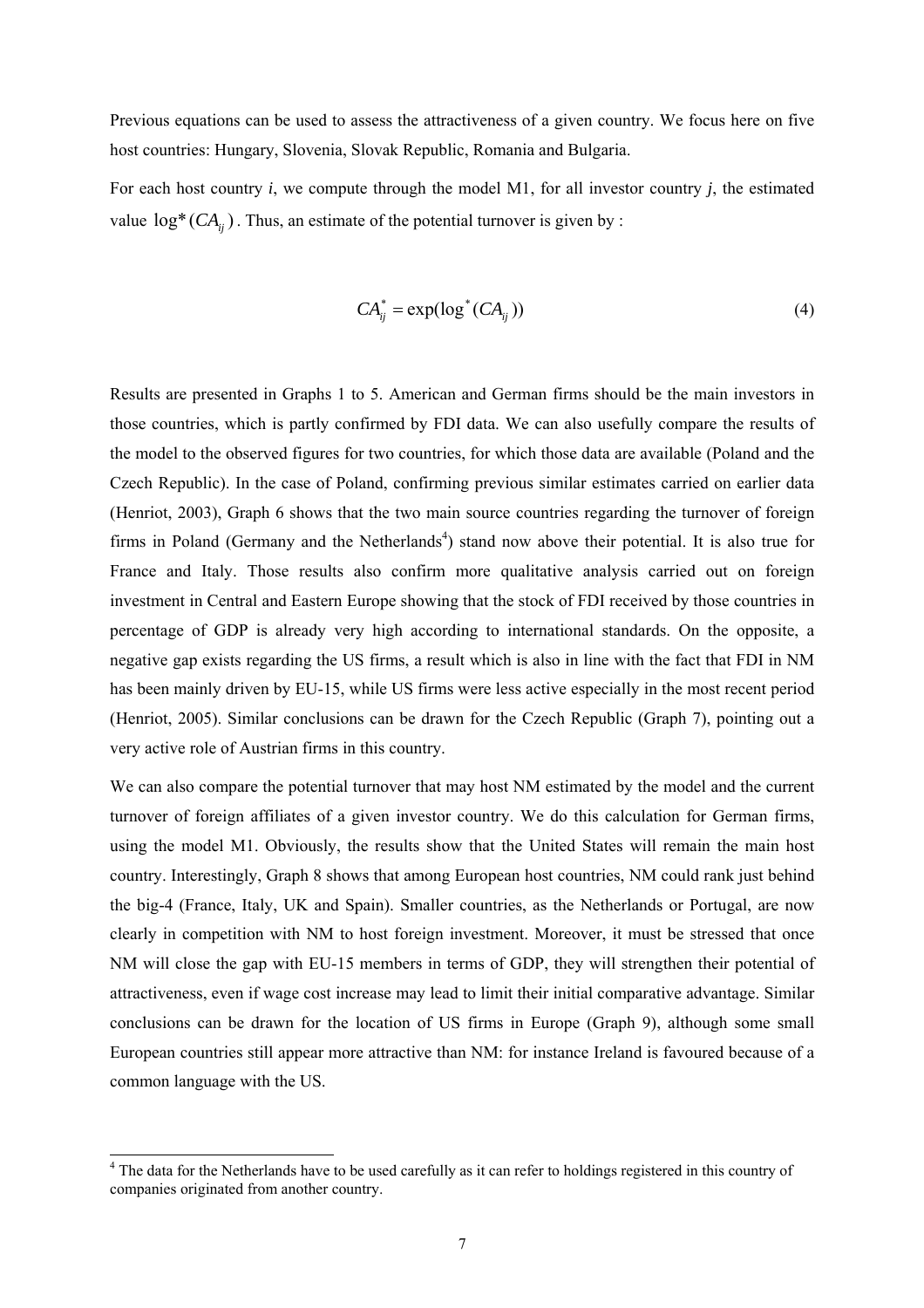#### **4. A sectoral approach**

Previous results on the manufacturing industries as a whole validates a "mixed" model, where both variables related to the horizontal and the vertical models have an impact on the location decisions of multinational companies. It can be assumed that those results actually cover various microeconomic approaches of FDI, some firms being more attracted by market seeking criteria while others are more guided by costs factors. As the databank used here include only global data, it is impossible to discriminate those individual behaviours. However, we can go a bit further in the analysis, trying to display some sectoral specificities. Indeed, some sectors are more labour intensive than others. Moreover, transportation costs vary across sectors. The idea here is thus to test for each sector the degree of significativity of the variables used to describe the FDI behaviour for the manufacturing industries as a whole. Data are also stemming from the OECD database for the same years than in the model used for the manufacturing industries. They concern six sectors chosen for the importance of turnover of foreign affiliates (between brackets the ISIS revision 3 codes):

- Food, beverages and tobacco (15–16)
- $-$  textile(17\_19)
- wood and papers (20\_22)
- Chemical products (24)
- Electrical machinery and electronic equipment (31–32)
- Motor vehicles (34)

Our first aim was to estimate a model similar to (3) for each sector. Unfortunately, sectoral data are not available for all the countries leading thus to biased estimations. Indeed, the OECD database contains only partial information, focusing mainly on major OECD countries. For example, as regards the automotive sector, only 24 observations are available, leading thus to non robust results. In fact, because of the small number of observations, the standard errors of estimates are pretty strong, implying thus the rejections of non-null hypothesis for parameter estimates.

To get round this issue, we develop a model such as equation (3) including all the sectoral data, but we replace the random effect on the investor countries by a random effect on the sectors. We exclude Poland as host country because it deteriorates slightly the results. This seems to be due to the low levels of turnover realised in Poland.

To take the sectoral effects into account, we develop the following model with both random regression intercepts and slopes:

$$
log(CA_{ij}) = (\mu + \lambda_{Intercept,k}) + (\beta_1 + \lambda_{HOST,k}) log(GDP_i) + \beta_2 log(GDP_j) + (\beta_3 + \lambda_{DIST,k}) log(DIS_{ij}) +
$$
  

$$
(\beta_4 + \lambda_{COSTS,k}) (log(CS_i) - log(CS_j)) + \beta_5 UE_{ij} + \beta_6 LC_{ij} + \epsilon_{ij},
$$
 (4)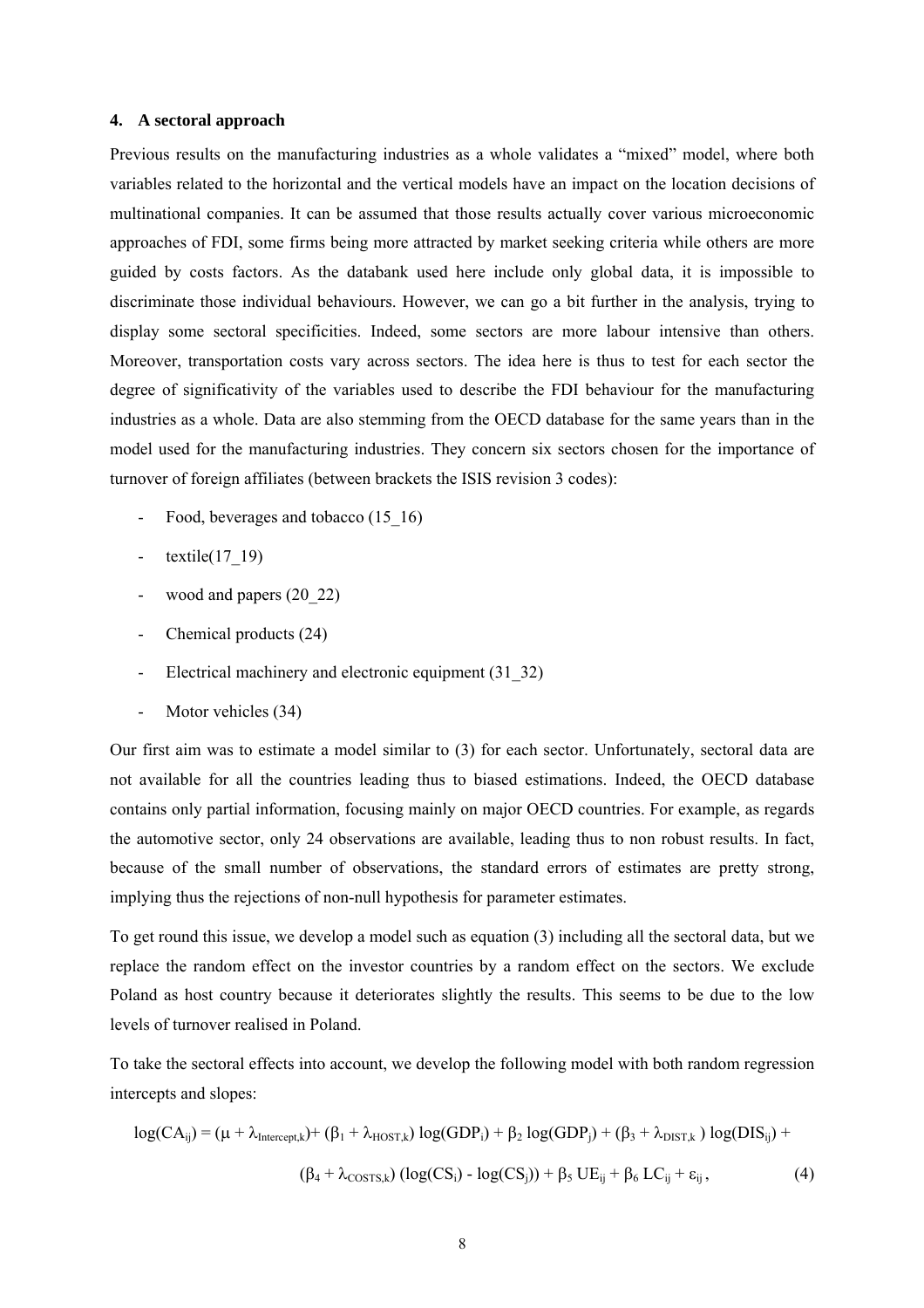where  $k = 1, \ldots, 6$  represents the sectors and where the other variables have the same meaning than equation (3).

Results are presented in Table 2. Model M3 is the model estimated using all the data and the model M4 is estimated using only EU25 countries as hosts. We observe that all the parameter estimates are significant with a risk  $\alpha$  of 10 %, except the distance for the EU25 restricted model. This can be due to the fact that the number of investors countries is smaller than in the model M2 referring to the manufacturing industries.

Results from models M1 and M2 are mainly confirmed. The main factors supporting location decisions appear to be the size of the host country and the spread of salary costs. This latter is more significant and has a bigger elasticity than in the models referring to the manufacturing industries as a whole. Moreover, the presence of a common language takes again large part into the decisions.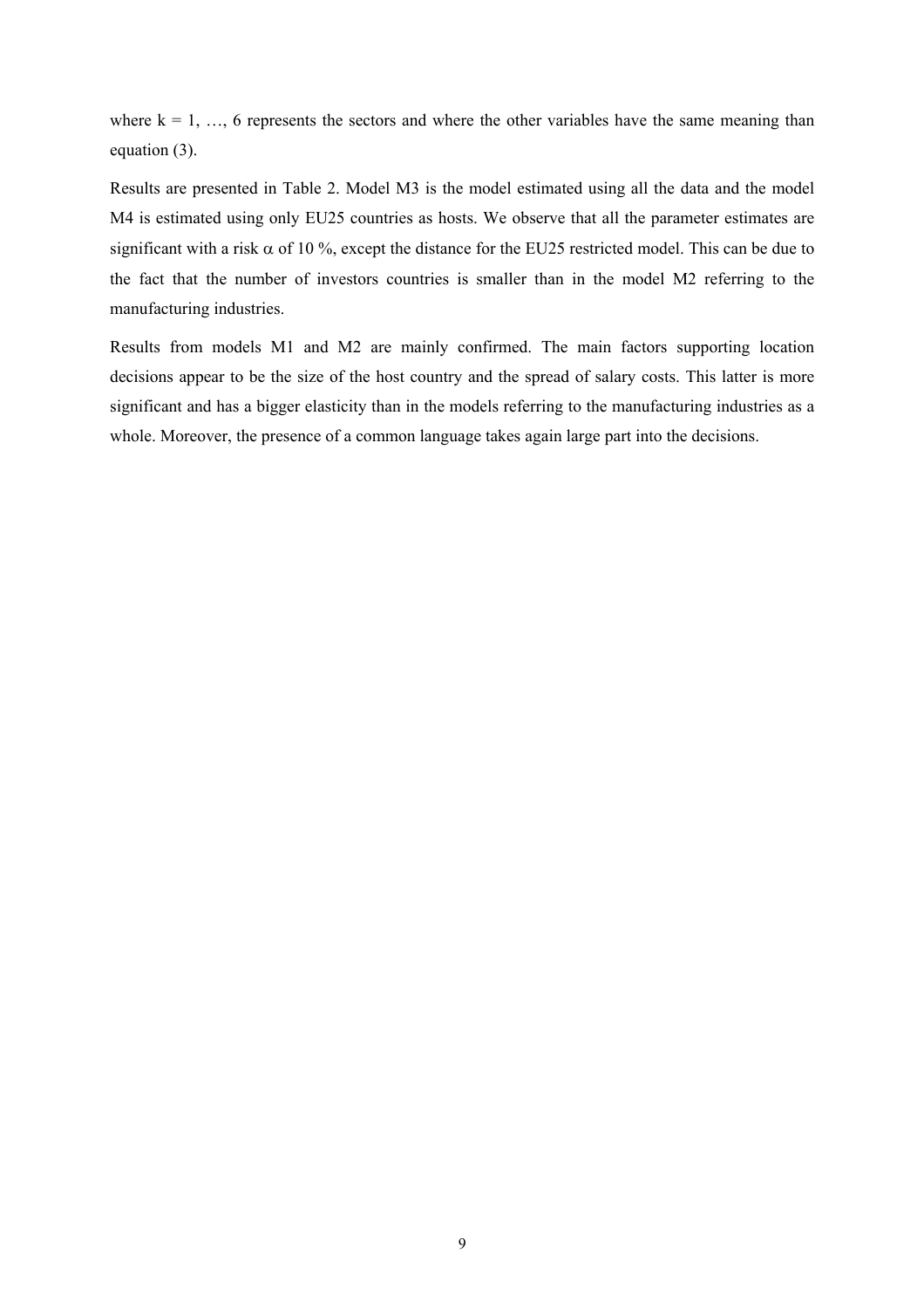## **Table 2** : Estimates for the sectoral model

# Explained variable :  $(log(CA_{ij}))$

|                         | (M3)          | (M4)                   |
|-------------------------|---------------|------------------------|
|                         | All countries | EU25 as host countries |
|                         |               | (1)                    |
| Intercept               | $-5.615*$     | $-8.977*$              |
|                         | $(-6.492)$    | $(-8.46)$              |
| $log(GDP_i)$            | $0.638*$      | $1.005*$               |
|                         | (7.22)        | (8.578)                |
| log(GDP <sub>j</sub> )  | $0,600*$      | $0,290*$               |
|                         | (6.98)        | (3.73)                 |
| $log(DIS_{ij})$         | $-0,455*$     |                        |
|                         | $(-3.83)$     |                        |
| $log(CS_i) - log(CS_j)$ | $-0.724*$     | $-0.675*$              |
|                         | $(-2.13)$     | $(-1.75)$              |
| $LC_{ii}$               | $0.574*$      | $0.862*$               |
|                         | (2.35)        | (2.41)                 |
| $\sigma$ Intercept      | 0.7359        | 1.0122                 |
| $\sigma_{\rm HOST}$     | 0.0414        | 0.0530                 |
| $\sigma_{\rm DIST}$     | 0.1610        |                        |
| $\sigma_{\text{COSTS}}$ | 0.5295        | 0.7123                 |
| $\sigma_\epsilon$       | 1.334         | 1.2125                 |
| $R^2$                   | 0.450         | 0.510                  |
| <b>AIC</b>              | 813           | 552                    |
| N. Obs                  | 221           | 157                    |

(1) Only EU countries listed above are included.

*Note : Student statistics in parenthesis and estimates significantly different from zero with a risk* α *of 10% signalled with a \*.*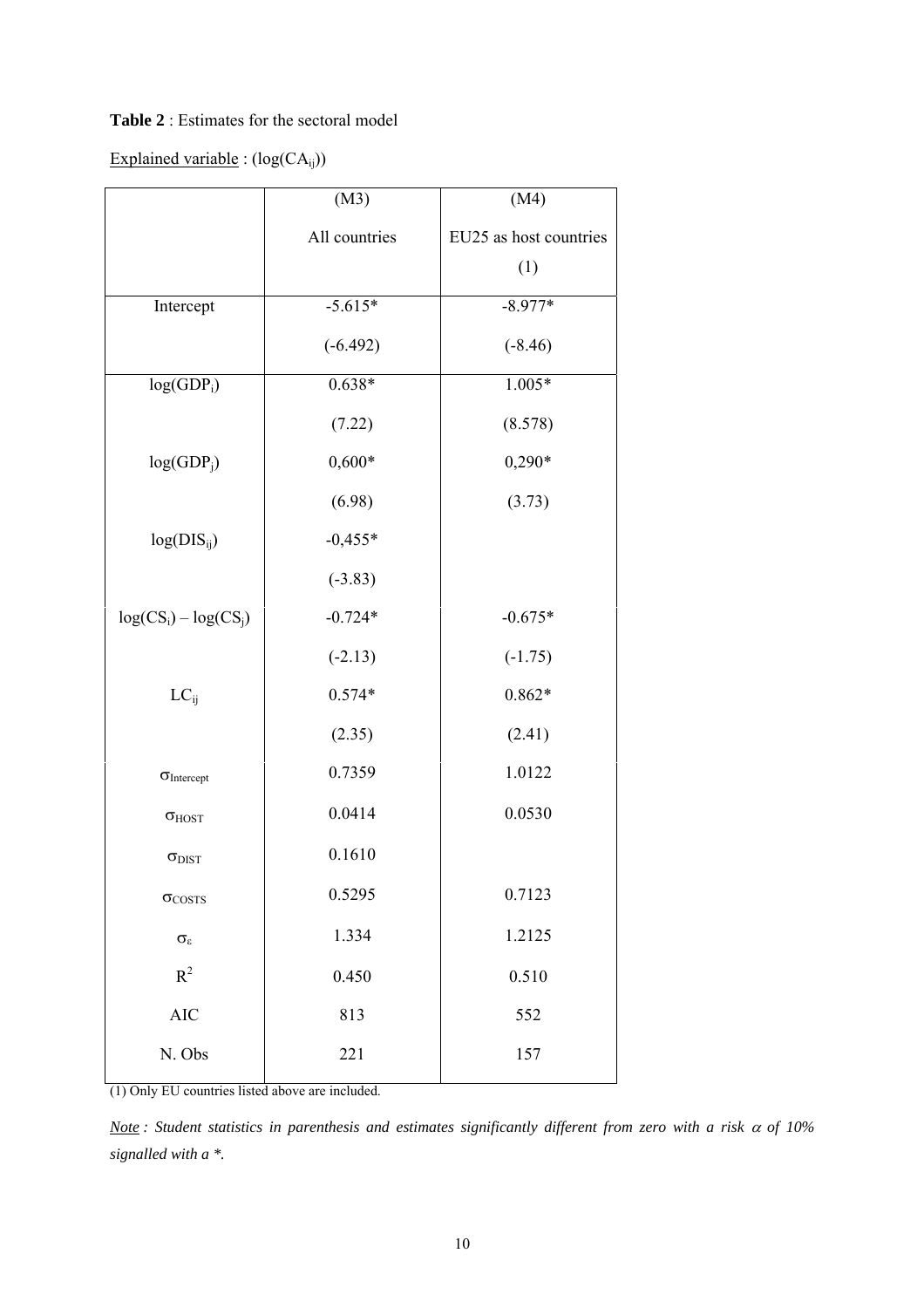The econometric method described in equation (4) makes possible to display different elasticties by sector for some key variables. The coefficient associated to the main market seeking criteria (host country GDP) is not very different across sectors. This is not the case for the wage cost differential. If all coefficients have the expected sign (lower cost in the host country than in the investor country foster foreign investment), elasticities differ significantly across sectors. The elasticity for wage cost differential is pretty high for electrical and electronic equipment. On the contrary, it is almost null for chemical products. As attractiveness of NM in an enlarged Europe distinguish themselves from EU-15 mainly by lower wages, those results can give a hint of the sectors that are the most sensitive to this issue.

|       | Intercept        | GDP Host | GDP Inv | lang   | Waqe cost diff. |
|-------|------------------|----------|---------|--------|-----------------|
| Food  | $-8.643$         | 1.0141   | 0.2899  | 0.8624 | $-0.21045$      |
|       | Motor Veh.-8.324 | 0.9840   | 0.2899  | 0.8624 | $-0.53093$      |
| Wood  | $-9.652$         | 1.0272   | 0.2899  | 0.8624 | $-0.81519$      |
| Chem. | $-8.163$         | 1.0013   | 0.2899  | 0.8624 | $-0.05381$      |
| Equi. | $-8.477$         | 0.9344   | 0.2899  | 0.8624 | $-1.63629$      |
| Text. | $-10.602$        | 1.0689   | 0.2899  | 0.8624 | $-0.80436$      |

**Table 3: Sectoral estimates of the model M4**

#### **Conclusion**

Global assessment of the turnover of foreign affiliates among main OECD countries allows to validate the economic theory underlying FDI location. Both market access variables and wage cost differential have a significant impact. This is true for a global analysis as well as if only EU is considered as a host country. The simulation carried out using a gravity model shows that NM will play a significant role as host countries of MNC's foreign affiliates. As lower wage cost than in EU-15 is the main comparative advantage of NM, the sectoral distribution of FDI in those countries may be influenced by the sector sensitivity at this variable. Indeed, sectoral estimates display some discrepancies across sectors regarding the elasticity of foreign affiliates turnovers to wage cost differential.

What could be the consequence for the location of industries in an enlarged Europe? Those results are too fragile to draw a full map of the manufacturing production in EU-25. Previous studies (Brülhard, 1996) pointed out that sectoral distribution of economic activities in the EU followed three different ways acrros sectors: a concentration of sectors characterised by scale economies (chemical industry, motor vehicules) around the gravity centre of the Union, a clusterisation of high tech industry (but undetermined geographicaly) and a growing specialisation of labour intensive sectors towards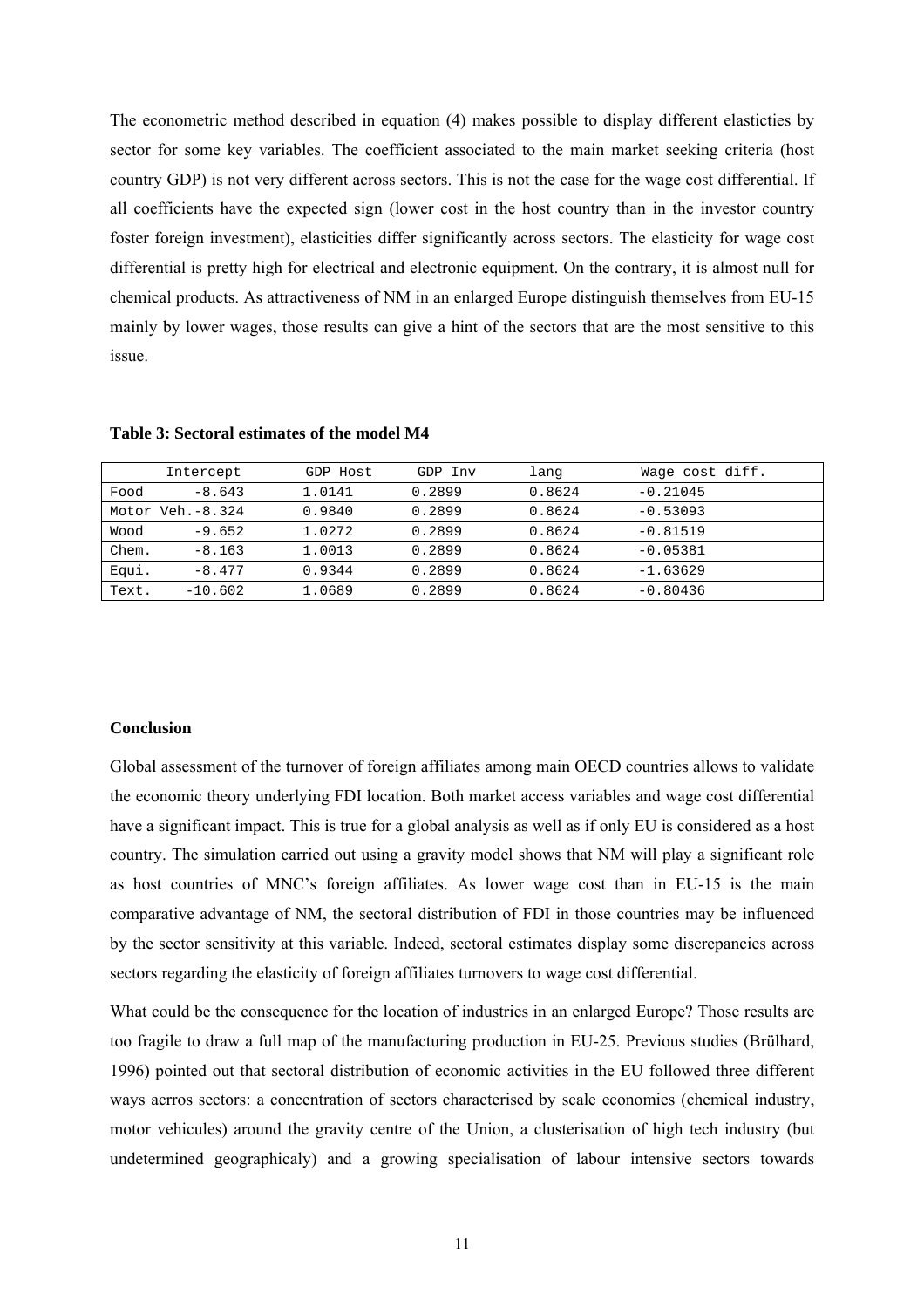countries characterised by low wage cost. To some extent, the results of our study provide additional elements which go in the same direction.

Further work may try to include better definition of market potential, using not only the GDP of the host country as a proxy, but also the GDP of neighbours weighted by the distance. This could allow to identify better centrifuge forces in the enlarged EU, if we consider that frontier effects have now disappeared. Other factors like fiscal differentiation may also be included, as some discrepancies may remain across EU members.

#### **References**

- Brülhart M., 1996. Commerce et spécialisation géographique dans l'Union européenne, *Economie internationale,*  $n^{\circ}$  65, 1<sup>er</sup> trimestre, 169-202.
- Carr D. L., Markusen J.R. et Maskus K.E., 2001. Estimating The Knowledge-Capital Model of the Multinational Enterprise, *American Economic Review* 91 (3)*,* juin, 693-708.
- Ferrara, L., Henriot A., 2004. La localisation des entreprises industrielles : comment apprécier l'attractivité des territoires ?, *Economie internationale*, n°99, 91-111.
- Fontagné L., Pajot M., Pasteels J-M., 2002. Potentiels de commerce entre économies hétérogènes : un petit mode d'emploi des modèles de gravité, *Economie et Prévision* 152-153 (1-2), 255-258.
- Gao T., 2003. Mutinational Activity and Country Characteristics in OECD Countries », *Applied Economics Letters* 10, 255-258.
- Greene W.H., 1993. *Econometric Analysis*, 2nd ed., MacMillan, New York.
- Henriot A., 2003. Prospects For The Location Of Industrial Activities After EU Enlargement, *Document de travail du COE*, n°61.
- Henriot A., 2005. La localisation des activités économiques dans une Europe élargie: denouveaux défis pour les acteurs économiques, *Accomex*, n°61, janvier-février, 40-48.
- Markusen J.R. et Markus K.E., 1999. Discriminating Among Alternative Theories of the Multinational Enterprise, NBER Working Paper 7164.
- Mataloni R., 2004. A Note on Patterns of Production and Employment by U.S. Multinational Companies, *Survey of Current Business*, vol. 84 n°3, March, 52-56.
- OECD, 2004. *Measuring Globalisation*, Paris.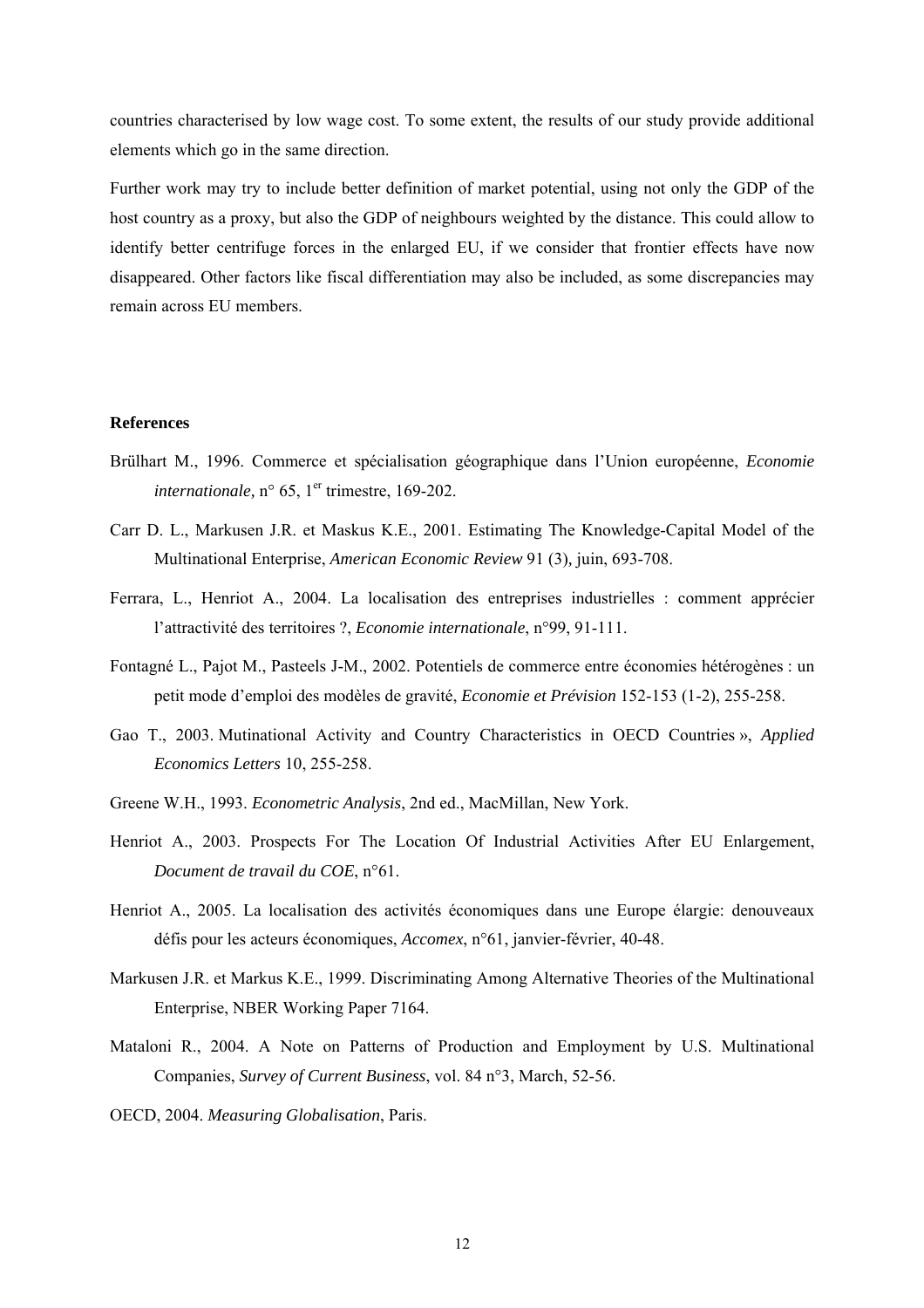



**Graph 2 : Potential for manufacturing industries: Hungary (billions of US dollars)**

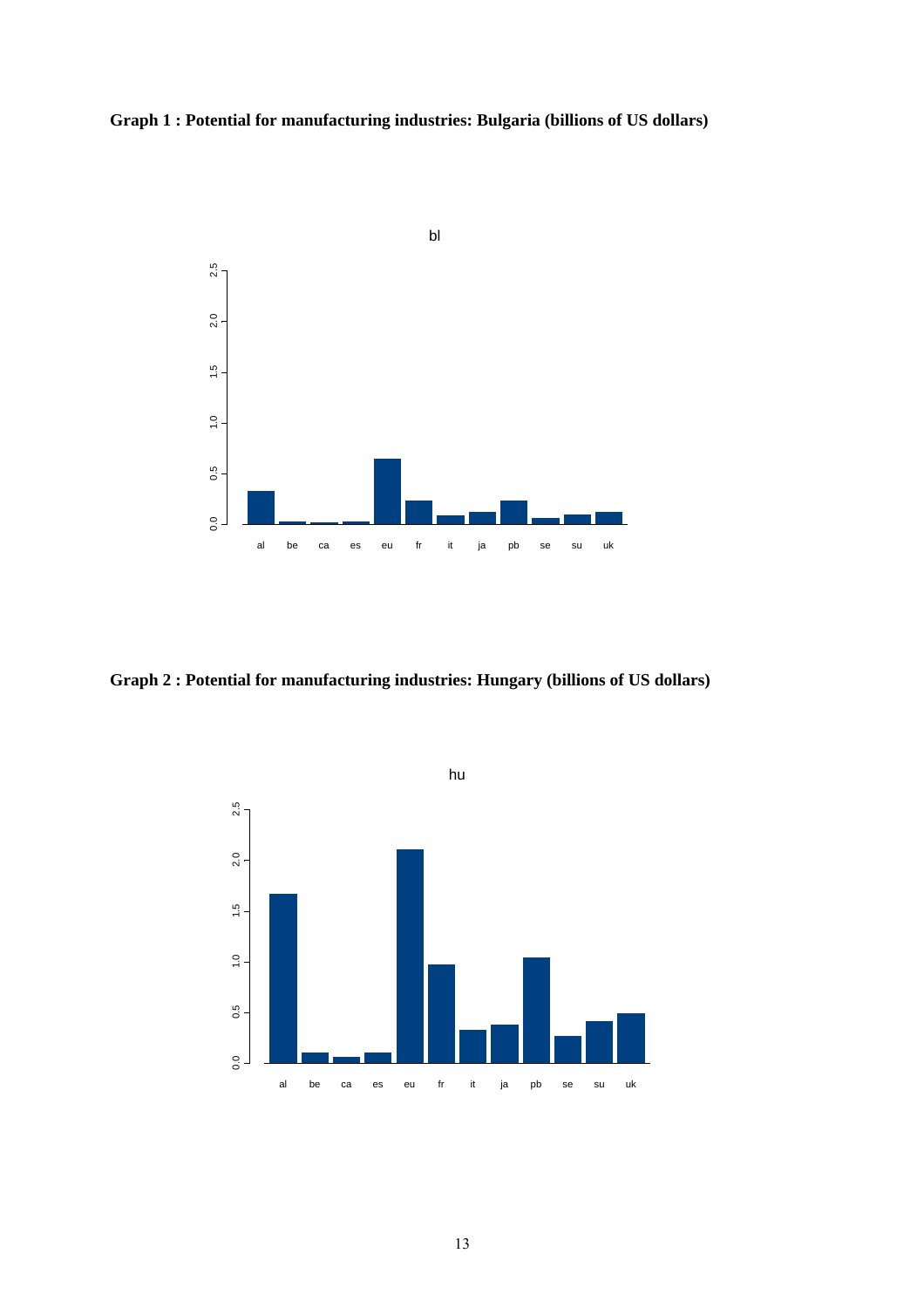### **Graph 3 : Potential for manufacturing industries: Romania (billions of US dollars)**



**Graph 4 : Potential for manufacturing industries: Slovakia (billions of US dollars)**

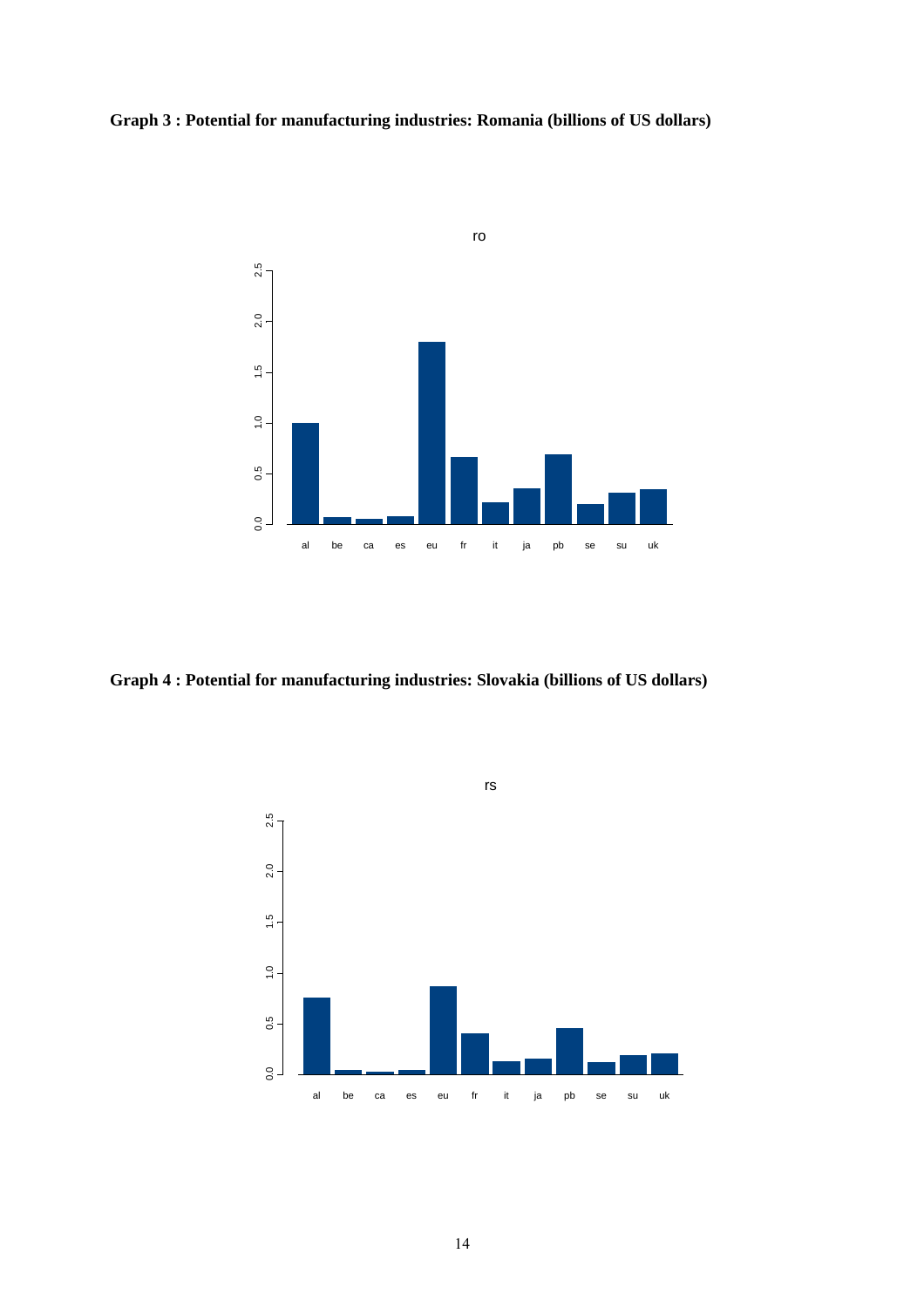**Graph 5 : Potential for manufacturing sector: Slovenia (billions of US dollars)**

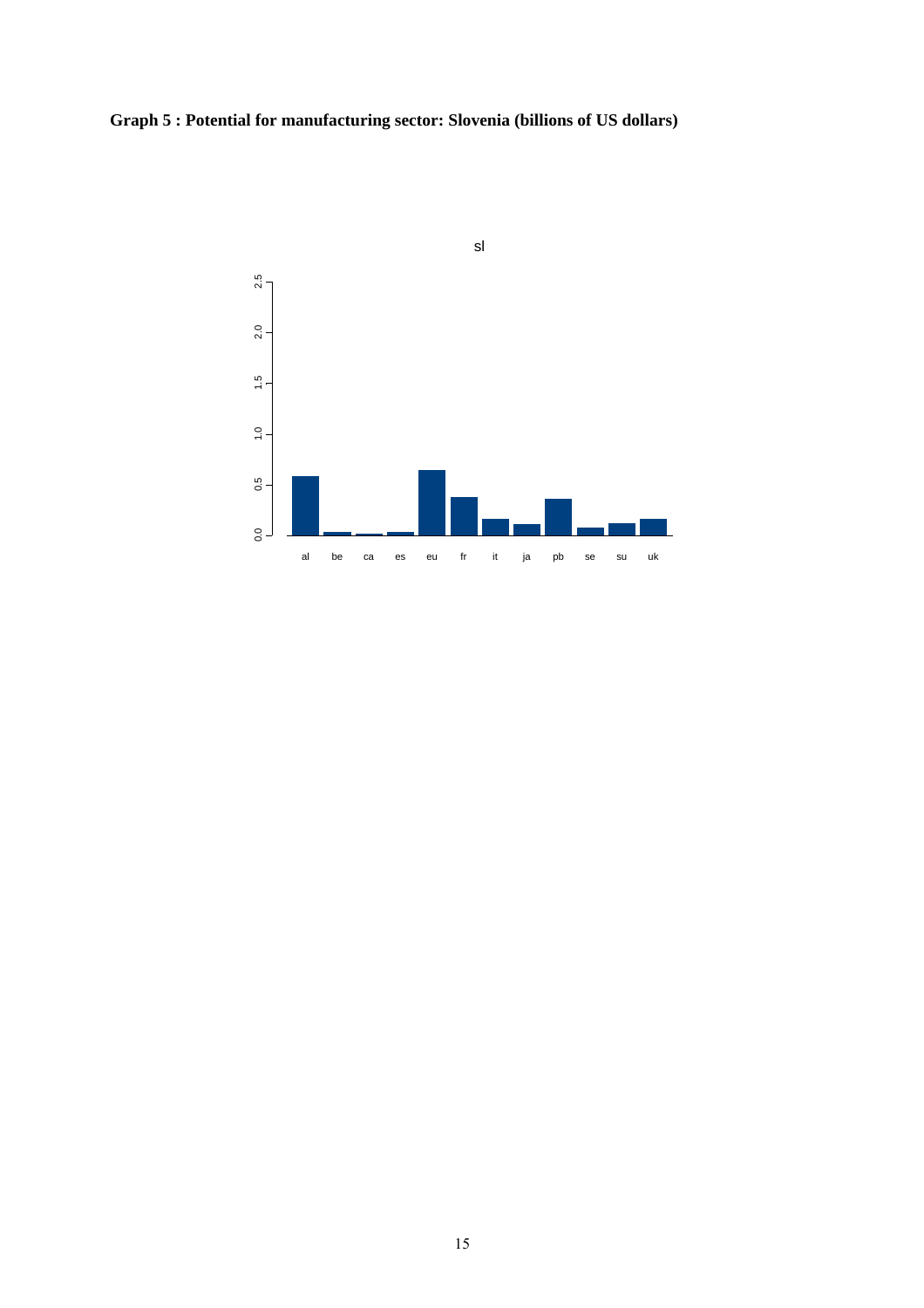**Graph 6 : Potential and realised turnover for manufacturing industries: Poland 2002 (billions of US dollars)**



**Graph 7 : Potential and realised turnover for manufacturing industries: Czech Republic 2002 (billions of US dollars)**

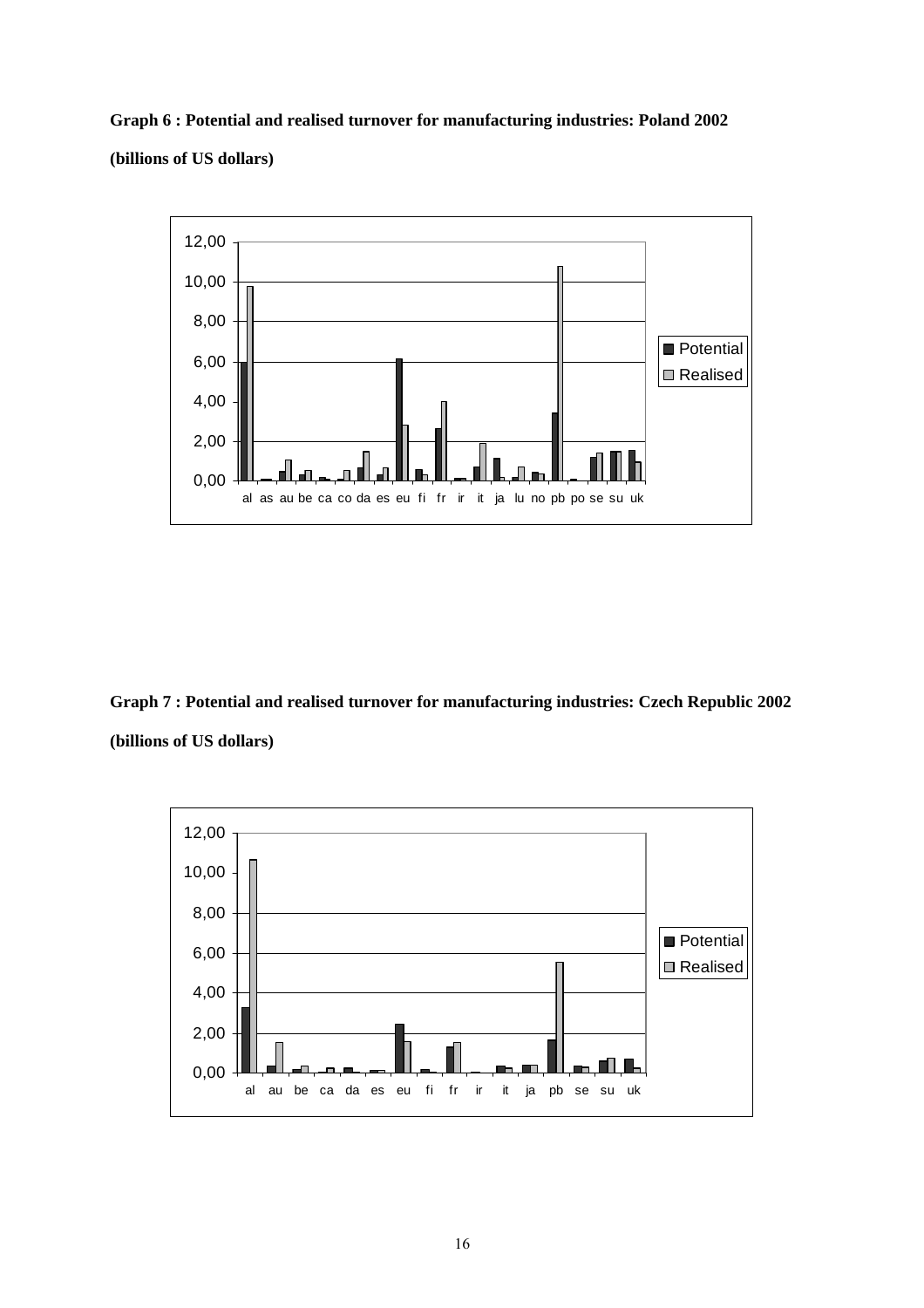**Graph 8: Turnover of German firms in various countries (potential \* or realised for manufacturing industries) (billions of US dollars)**



Note : As the structure of the OECD databank is based on host country declarations, the data refer to different years (1999, 2001 or 2002). For Poland and Czech Republic data refer to 2002. Potential for other NM as well as Romania and Bulgaria refer to 2002.

**Graph 9: Turnover of US firms in various countries (potential \* or realised for manufacturing industries) (billions of US dollars)**



Note : As the structure of the OECD databank is based on host country declarations, the data refer to different years (1999, 2001 or 2002). For Poland and Czech Republic data refer to 2002. Potential for other NM as well as Romania and Bulgaria refer to 2002.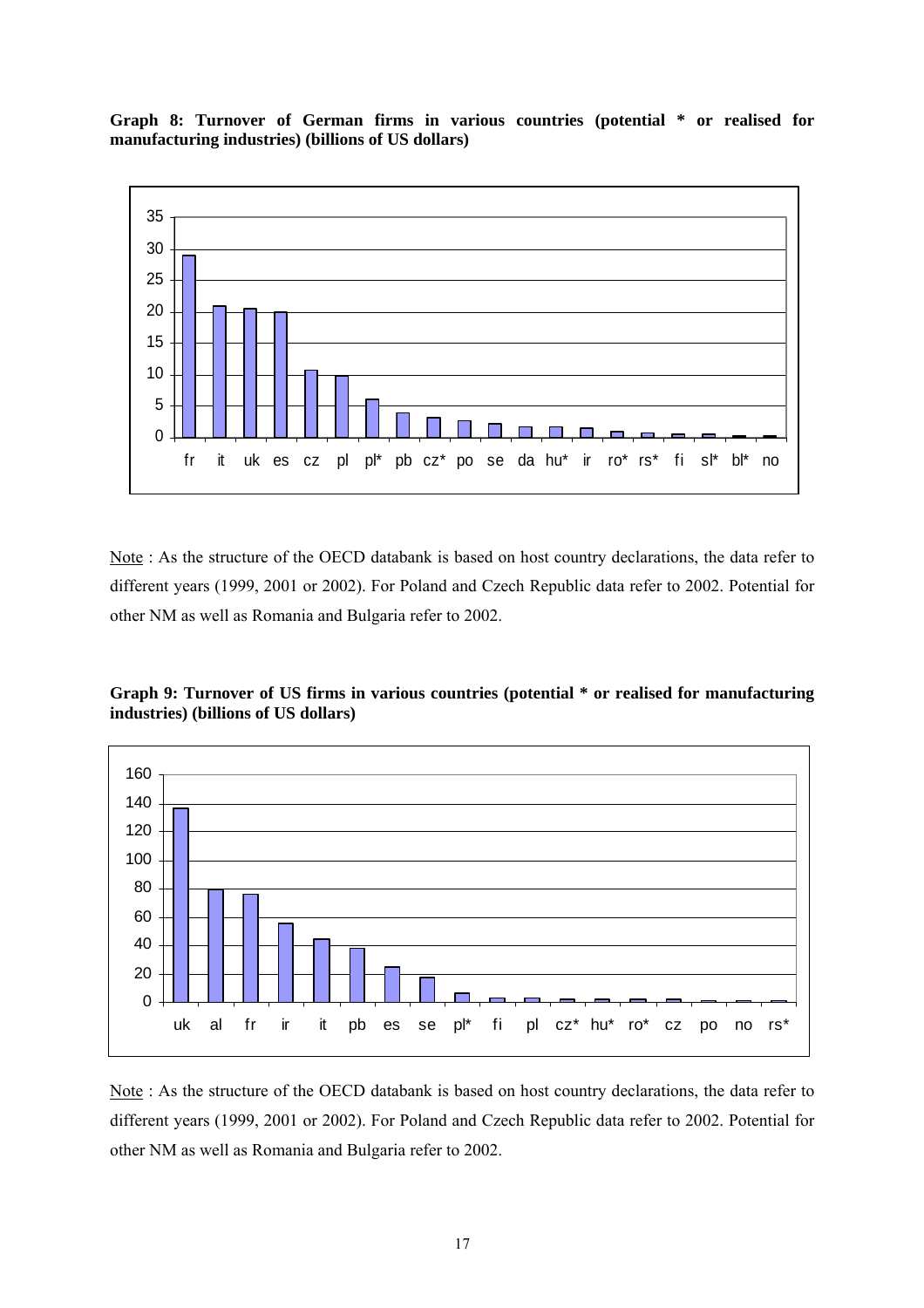# **Annex 1: Country codes**

| al             | <b>Germany</b>         |  |
|----------------|------------------------|--|
| au             | <b>Austria</b>         |  |
| as             | <b>Australia</b>       |  |
| be             | <b>Belgium</b>         |  |
| bl             | <b>Bulgaria</b>        |  |
| CO             | Korea                  |  |
| ca             | Canada                 |  |
| <b>CZ</b>      | <b>Czech Republic</b>  |  |
| da             | <b>Denmark</b>         |  |
| eu             | <b>United States</b>   |  |
| fi             | <b>Finland</b>         |  |
| $f_{\rm r}$    | <b>France</b>          |  |
| hu             | <b>Hungary</b>         |  |
| ir             | <b>Ireland</b>         |  |
| lu             | Luxembourg             |  |
| it             | <b>Italy</b>           |  |
| ja             | Japan                  |  |
| n <sub>0</sub> | <b>Norway</b>          |  |
| pb             | <b>Netherlands</b>     |  |
| pl             | <b>Poland</b>          |  |
| po             | Portugal               |  |
| r <sub>0</sub> | Romania                |  |
| rs             | <b>Slovak Republic</b> |  |
| se             | <b>Sweden</b>          |  |
| su             | <b>Switzerland</b>     |  |
| uk             |                        |  |